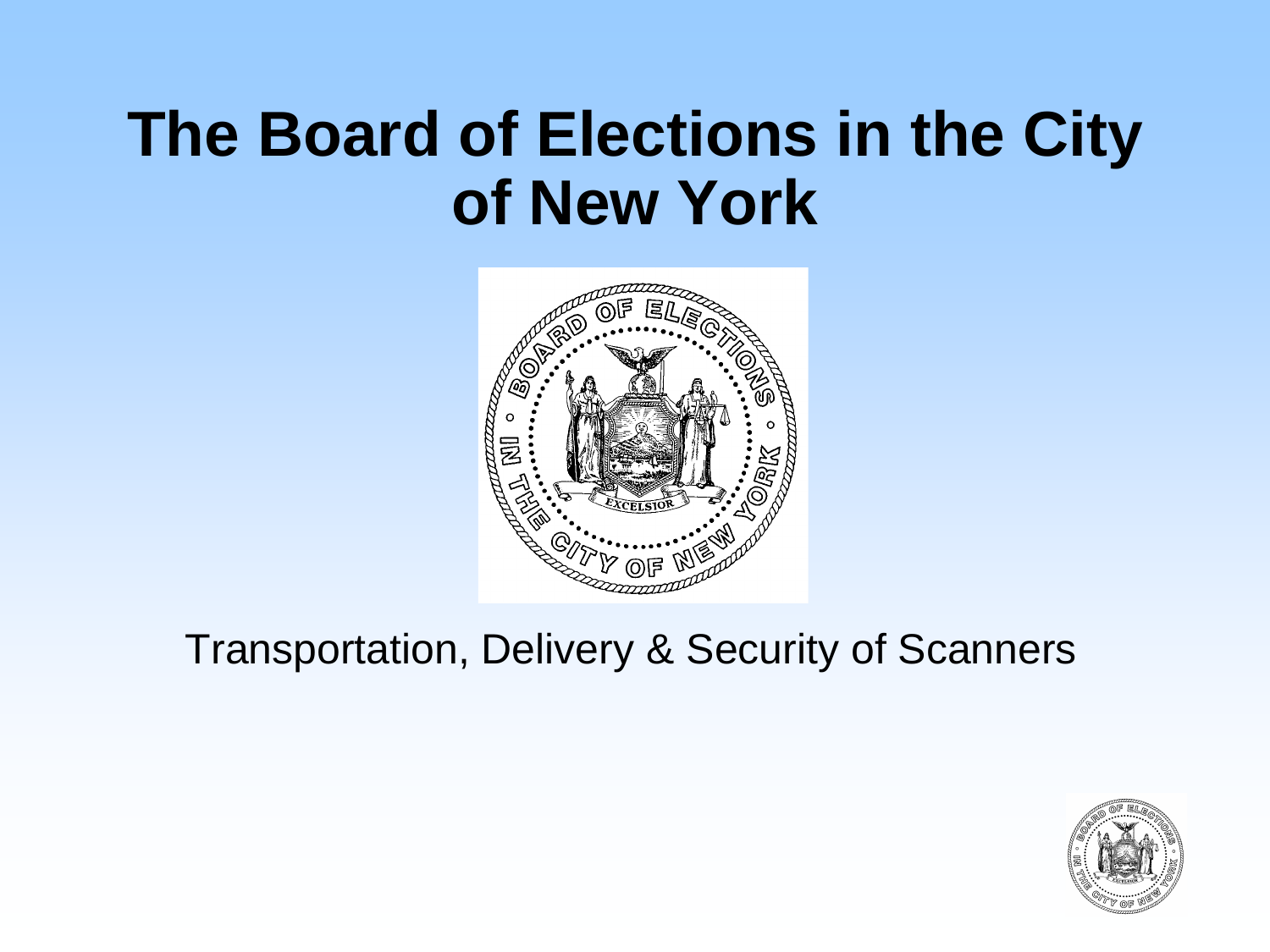# **Equipment Delivery Time Frame**

- The Board delivered voting equipment to over 1,363 poll sites over a period of three weeks for the 2010 General Election
- Three Weeks Prior to Election (week of 10/11/10), the following equipment was delivered:

| <b>Types of Equipment</b> | <b>Amount Delivered</b> |
|---------------------------|-------------------------|
| <b>Tables</b>             | 6,992                   |
| <b>Chairs</b>             | 32,608                  |

Two Weeks Prior to Election (week of 10/18/10)

| <b>Types of Equipment</b> | <b>Amount Delivered</b> |
|---------------------------|-------------------------|
| <b>Privacy Booths</b>     | 16,146                  |

One Week Prior to Election (week of 10/25/10)

| <b>Types of Equipment</b> | <b>Amount Delivered</b> |
|---------------------------|-------------------------|
| <b>Scanners</b>           | 3,921                   |
| <b>BMDs</b>               | 1,446                   |
| <b>ED Carts</b>           | 6,109                   |

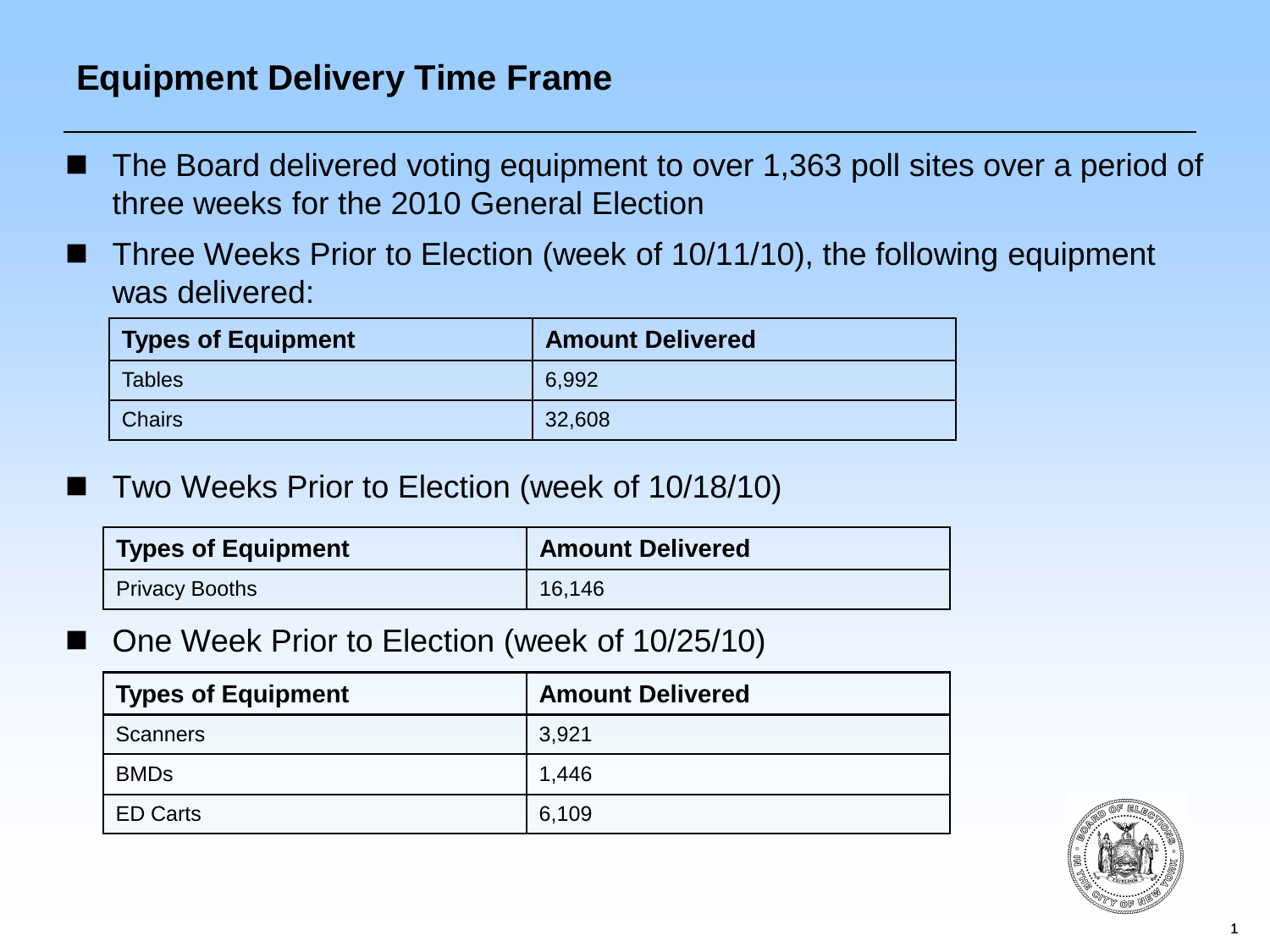## **Equipment Tracking Multiple ways of tracking outbound voting equipment**

#### Chain of Custody Form

 The staff in the borough Voting Machine Facility completed a chain of custody form for each truck load. Information included on this form was poll site information, type and serial number of equipment. Also included was the truck driver's name, the helpers name, time/date and the license plate of truck.

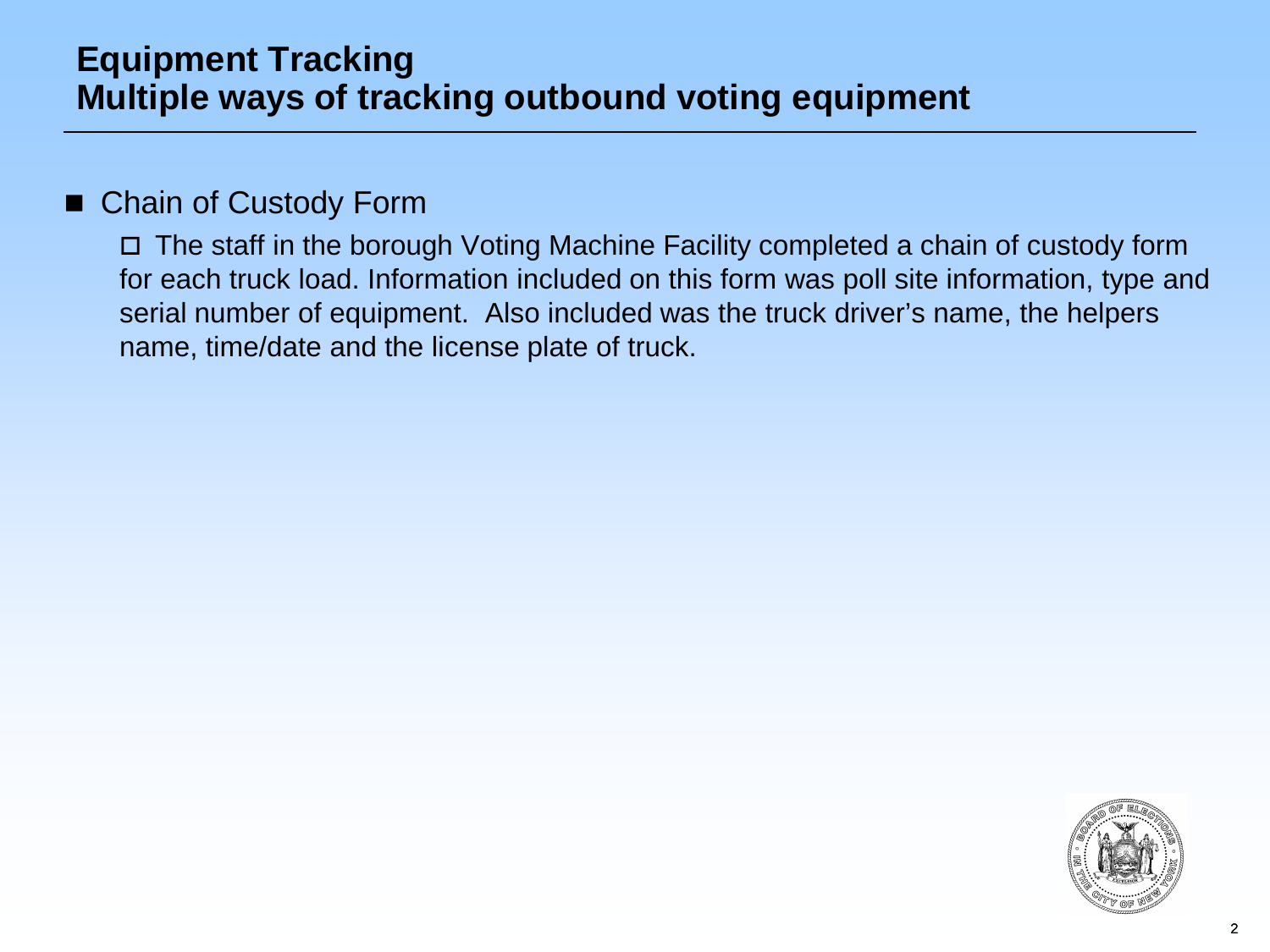# **Chain of Custody Form – Sample**

| <b>Bronx</b>                  |                           | Trucker Release - Chain of Custody                                                                                    |
|-------------------------------|---------------------------|-----------------------------------------------------------------------------------------------------------------------|
| <b>Bronx</b><br>Zone:<br>01   |                           |                                                                                                                       |
| 10077                         | <b>Holy Family Church</b> | 2158 Watson Avenue                                                                                                    |
|                               |                           |                                                                                                                       |
| Santiego Worldwide            |                           |                                                                                                                       |
|                               |                           |                                                                                                                       |
|                               | <b>Helper Two:</b>        |                                                                                                                       |
|                               | Date & Time:              | <u> 1989 - Johann Harry Barn, mars ar breist ar breist ar breist ar breist ar breist ar breist ar breist ar breis</u> |
| <b>Automark BMD</b>           | 10036                     |                                                                                                                       |
| DS200 ES&S Scanner            | <b>BX0391</b>             |                                                                                                                       |
| DS200 ES&S Scanner            | <b>BX0470</b>             |                                                                                                                       |
| <b>ED Transport Container</b> | SC03642                   | 065/76                                                                                                                |
| <b>ED Transport Container</b> | SC03588                   | 066/76                                                                                                                |
| <b>ED Transport Container</b> | SC03511                   | 067/76                                                                                                                |
| <b>ED Transport Container</b> | SC03607                   | 068/76                                                                                                                |
|                               | <b>Totals</b>             |                                                                                                                       |
| 2<br><b>Scanners:</b>         | <b>BMDs:</b><br>1         | <b>ED Transportation Carts:</b><br>4                                                                                  |

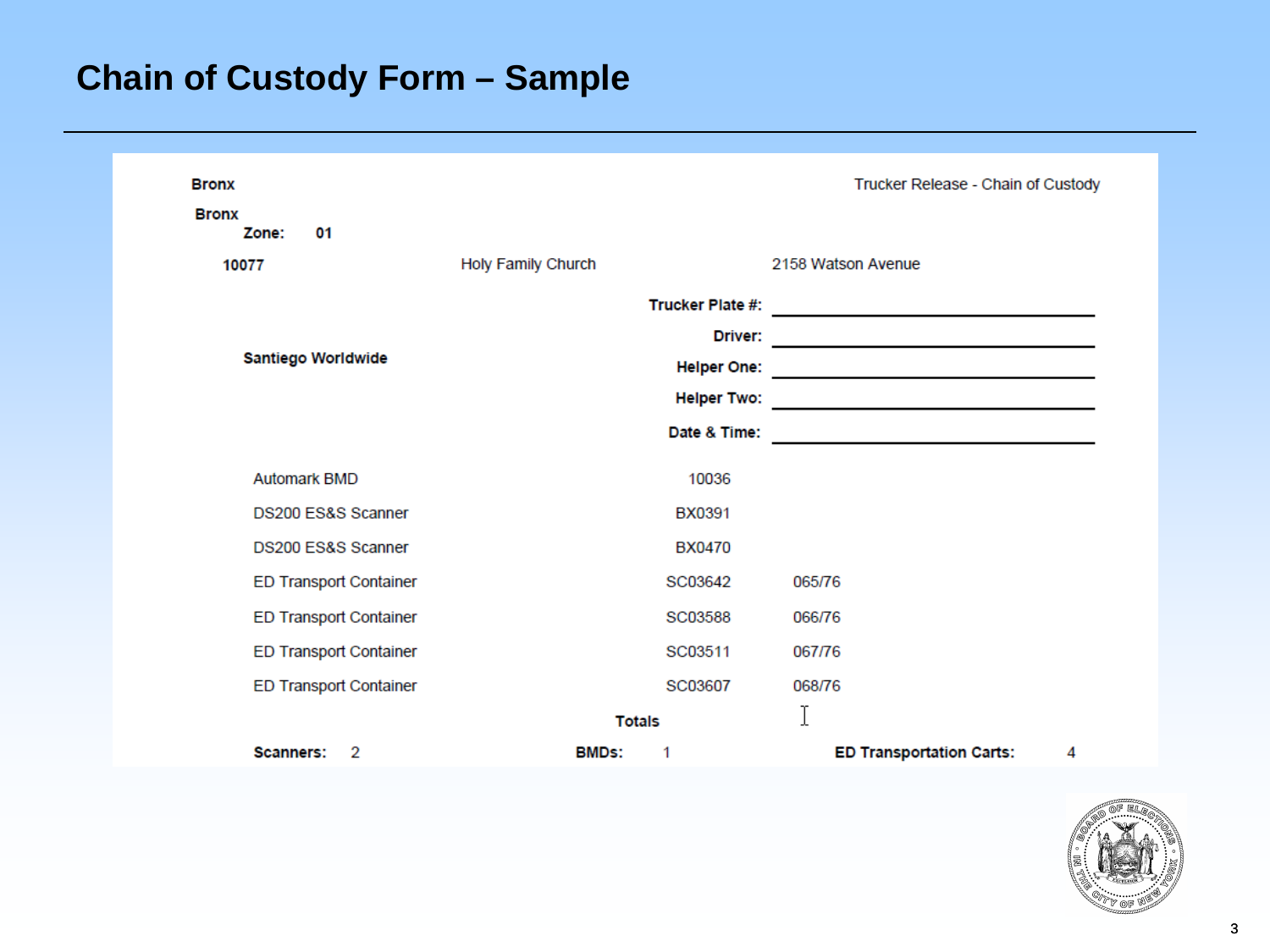## **Equipment Tracking Multiple ways of tracking outbound voting equipment (cont.)**

#### Daily Delivery Log Form

 $\Box$  A daily log was used to track the amount of voting equipment that has been sent out. Staff at each borough Voting Machine Facility is required to fax the log to the general office twice a day so that Management can track progress made on deliveries.

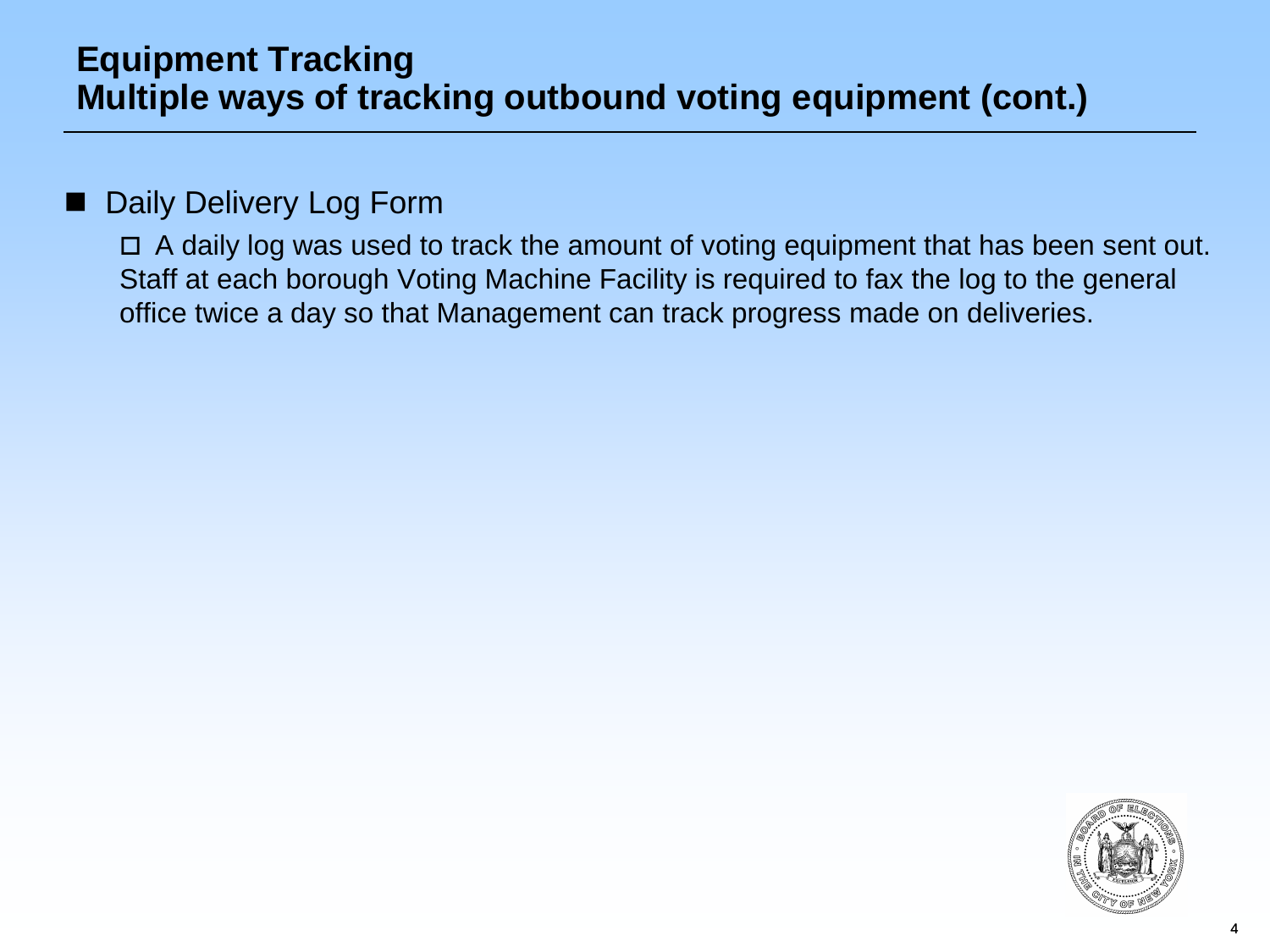# **Daily Delivery Log Form – Sample**

| <b>Borough Name:</b> |      | Trucker: |                          |          | Date:       |                 |                 | Page                               | $\mathsf{of}$                         |
|----------------------|------|----------|--------------------------|----------|-------------|-----------------|-----------------|------------------------------------|---------------------------------------|
|                      |      |          |                          |          |             |                 |                 |                                    |                                       |
|                      |      |          |                          |          |             |                 |                 |                                    | Time                                  |
| Hasno                | Site | Zone     | Receipt<br><b>Number</b> | Scanners | <b>BMDs</b> | <b>ED Carts</b> | <b>Time Out</b> | <b>Time Receipt</b><br><b>Back</b> | <b>Recorded in</b><br><b>Fleet II</b> |
|                      |      |          |                          |          |             |                 |                 |                                    |                                       |
|                      |      |          |                          |          |             |                 |                 |                                    |                                       |
|                      |      |          |                          |          |             |                 |                 |                                    |                                       |
|                      |      |          |                          |          |             |                 |                 |                                    |                                       |
|                      |      |          |                          |          |             |                 |                 |                                    |                                       |
|                      |      |          |                          |          |             |                 |                 |                                    |                                       |
|                      |      |          |                          |          |             |                 |                 |                                    |                                       |
|                      |      |          |                          |          |             |                 |                 |                                    |                                       |
|                      |      |          |                          |          |             |                 |                 |                                    |                                       |
|                      |      |          |                          |          |             |                 |                 |                                    |                                       |
|                      |      |          |                          |          |             |                 |                 |                                    |                                       |
|                      |      |          |                          |          |             |                 |                 |                                    |                                       |
|                      |      |          |                          |          |             |                 |                 |                                    |                                       |
|                      |      |          |                          |          |             |                 |                 |                                    |                                       |
|                      |      |          |                          |          |             |                 |                 |                                    |                                       |
|                      |      |          |                          |          |             |                 |                 |                                    |                                       |
|                      |      |          |                          |          |             |                 |                 |                                    |                                       |
|                      |      |          |                          |          |             |                 |                 |                                    |                                       |
|                      |      |          |                          |          |             |                 |                 |                                    |                                       |
|                      |      |          |                          |          |             |                 |                 |                                    |                                       |
|                      |      |          |                          |          |             |                 |                 |                                    |                                       |
|                      |      |          |                          |          |             |                 |                 |                                    |                                       |
|                      |      |          |                          |          |             |                 |                 |                                    |                                       |

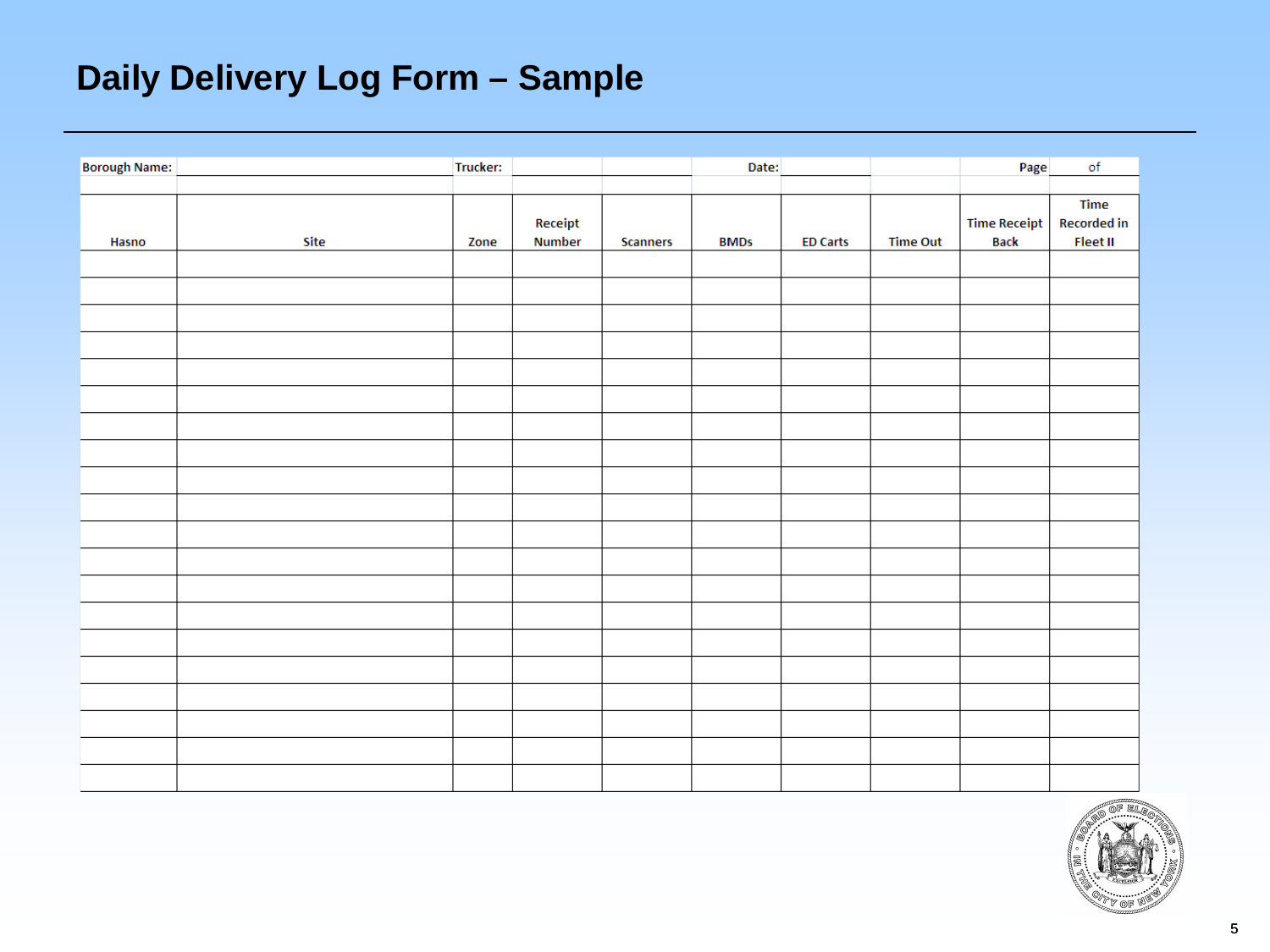# **Daily Delivery Log Form with Data – Sample**

| <b>Bronx</b>                            |      |                   |          | Dally Dellevery Log With Data |              |                  |                           | <b>ESM Van &amp; Storage</b>      |
|-----------------------------------------|------|-------------------|----------|-------------------------------|--------------|------------------|---------------------------|-----------------------------------|
| HASNO : Site Name                       | Zone | Receipt<br>Number | Scanners | <b>BMDs</b>                   | ED Carts     | Date/Time<br>out | Date/Time<br>Receipt Back | Date/Time<br>Recorded In Fleet II |
| 00030 : PS 71                           | 09   | 7710              | з        | 1                             | 5            |                  |                           |                                   |
| 00036 : 785 Pelham Pkwy Carriage Room   | 09   | 7711              | 2        | 2                             | 1            |                  |                           |                                   |
| 10024 : Bronx Psychiatric Center        | 09   | 7712              | 2        | 3                             | 1            |                  |                           |                                   |
| 10065 : Church of the Mediator          | 06   | 7713              | 4        | 4                             | 10           |                  |                           |                                   |
| 10080 : Parkchester Complex             | 07   | 7723              | 2        | 5                             | 1            |                  |                           |                                   |
| 10087 : IS 206                          | 06   | 7724              | 2        | 6                             | 2            |                  |                           |                                   |
| 10091 : Manhattan College Annex         | 06   | 7726              | 2        | 7                             | 2            |                  |                           |                                   |
| 10207 : St Luke's Episcopal Church      | 08   | 7729              | з        | 8                             | 6            |                  |                           |                                   |
| 10212 : Olivett Gospel Assembly         | 10   | 7731              | 2        | 9                             | з            |                  |                           |                                   |
| 10354 : Mt. Hebron Baptist Church       | 10   | 7736              | з        | 10                            | 6            |                  |                           |                                   |
| 10421 : Saint Patrick's Nursing Home    | 06   | 7739              | 2        | 11                            | 1            |                  |                           |                                   |
| 10484 : Laconia Nursing Home            | 10   | 7740              | 2        | 12                            | $\mathbf{1}$ |                  |                           |                                   |
| 10544 : Vladeck Hall                    | 06   | 7741              | 4        | 13                            | 6            |                  |                           |                                   |
| 10591 : Glad Tidings Assembly           | 06   | 7744              | з        | 14                            | 6            |                  | ₩                         |                                   |
| 10601 : PS 83 Annex                     | 07   | 7745              | з        | 15                            | 7            |                  |                           |                                   |
| 10603 : Yates Ave Community Center      | 10   | 7746              | 2        | 16                            | 3            |                  |                           |                                   |
| 10639 : Mark Terrace Apartment Building | 10   | 7748              | 2        | 17                            | 2            |                  |                           |                                   |
| 10652 : Parkside Senior Center          | 08   | 7749              | 2        | 18                            | з            |                  |                           |                                   |
| 10690 : Jewish Home & Hospital          | 06   | 7752              | 2        | 19                            | $\mathbf{1}$ |                  |                           |                                   |
| 10712 : Schley Ave Senior Center        | 09   | 7753              | 2        | 20                            | 2            |                  |                           |                                   |

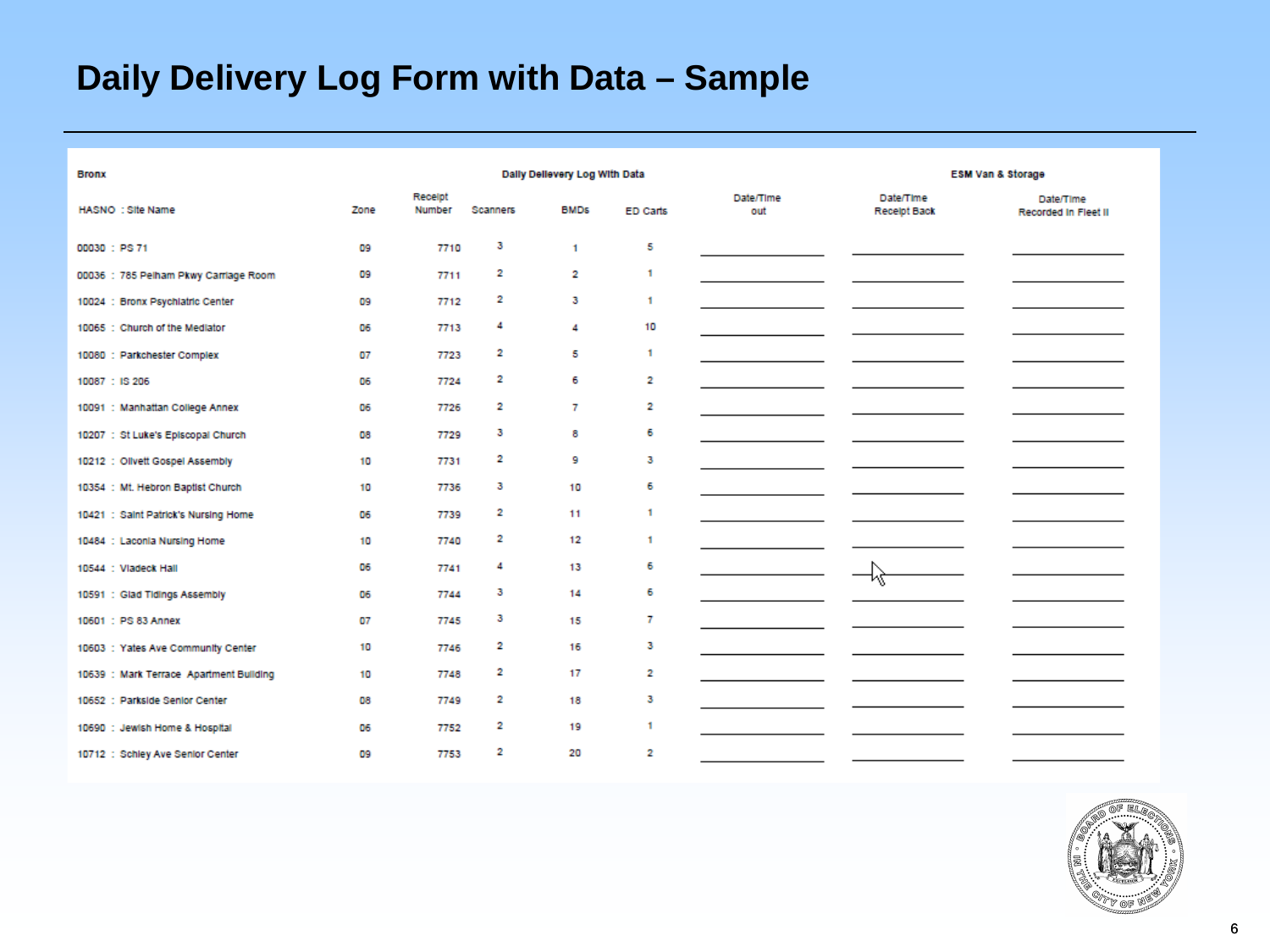## **Equipment Tracking Multiple ways of tracking outbound voting equipment (cont.)**

#### Voting Device Delivery Receipt

Preprinted receipts were generated for the trucker. Each receipt must be signed by both the trucker and the poll site representative. Also, recorded on receipts were the time and date of the delivery.

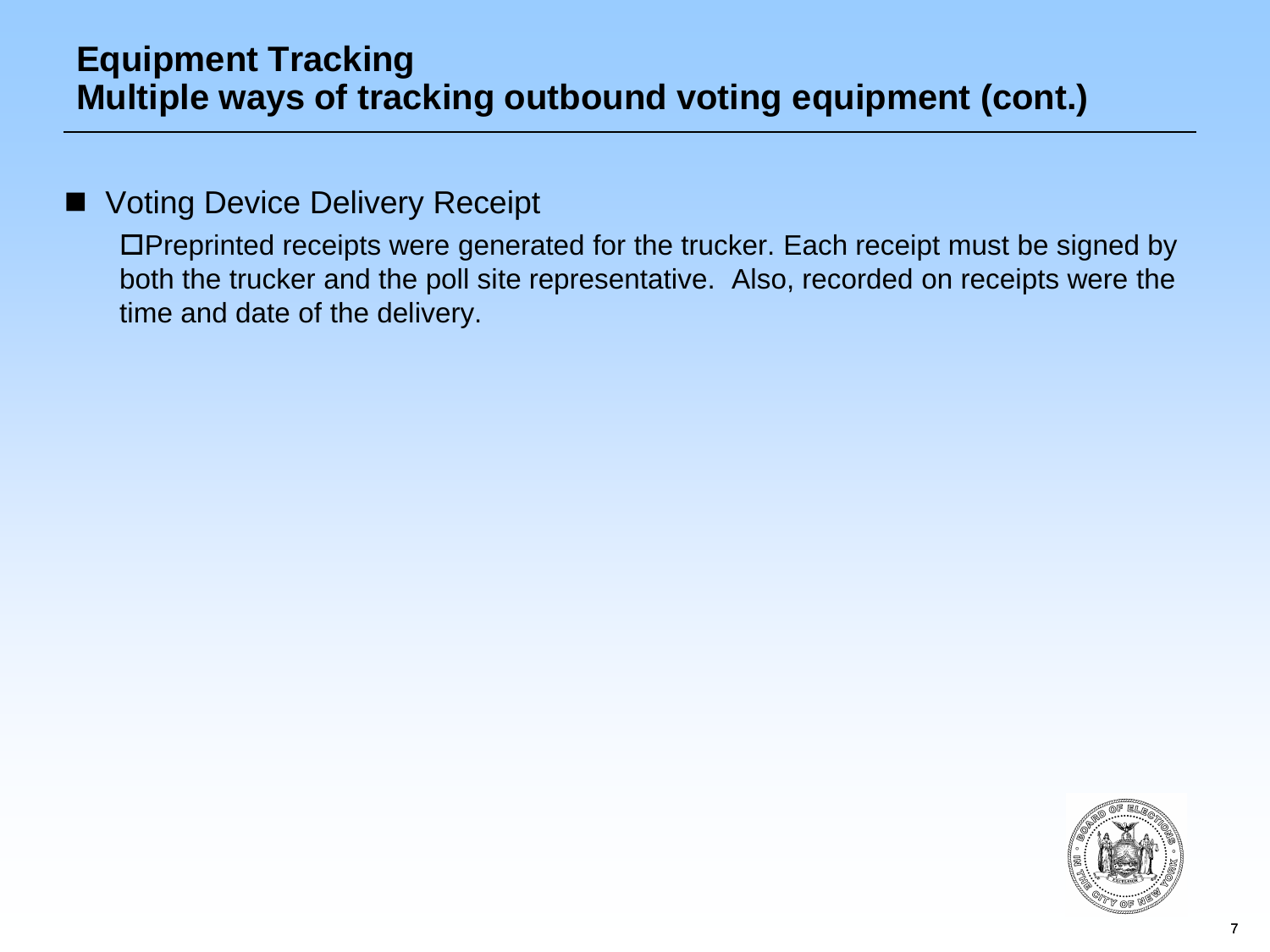# **Voting Device Delivery Receipt - Sample**

#### **Voting Device Delivery Receipt**

| Same of S<br><b>Trucker Information</b> | <b>Poll Site Information</b>   |
|-----------------------------------------|--------------------------------|
| Name: Corporate Relocation System, Inc. | Site Number: 10299             |
| Address: 64-54 Maurice Avenue           | Name: IS 49                    |
| Maspeth, NY 11378                       | Address: 101 Warren Street     |
| Contact: Angelo Riccobono               | Staten Island, NY 10304        |
| Phone: (718) 424-6000                   | Contact: John D'Antonio        |
| Trucker Class: 9                        | Phone: (718) 448-7180          |
|                                         | Police Pct: 120<br>$Z$ one: 01 |

Delivery a new ramp is being delivered, please make sure the old one is picked up upon delivery. Instructions:

| <b>Voting Device And ED Transportation Container</b> |                           |                         |                  |  |  |
|------------------------------------------------------|---------------------------|-------------------------|------------------|--|--|
| <b>Description</b>                                   | <b>Unit/Serial Number</b> | <b>Storage Location</b> | <b>Delivered</b> |  |  |
| Automark BMD                                         | 11702                     |                         |                  |  |  |
| DS200 ES&S Scanner                                   | <b>RH0084</b>             |                         |                  |  |  |
| DS200 ES&S Scanner                                   | <b>RH0083</b>             |                         |                  |  |  |
| ED Transport Container - 001/61                      | SC03584                   |                         |                  |  |  |
| ED Transport Container - 003/61                      | SC03554                   |                         |                  |  |  |
| ED Transport Container - 007/61                      | SC03473                   |                         |                  |  |  |

|                                 | Scanner#: 2 ED Cart#: 3<br>BMD#·1                                                                                                  |       |
|---------------------------------|------------------------------------------------------------------------------------------------------------------------------------|-------|
| Comments:                       | Indicate receipt next to ONLY those machines that you actually received<br>I hereby certify that voting machine(s) were retrieved. |       |
|                                 |                                                                                                                                    |       |
| <b>Poll Site Representative</b> | <b>Trucker Representative</b>                                                                                                      |       |
| Name:                           | Name:                                                                                                                              |       |
| Title:                          | Signature:                                                                                                                         |       |
| Signature:                      | Date:                                                                                                                              | Time: |
|                                 |                                                                                                                                    |       |
| PR - 9/14/2010                  | White Copy - Board of Elections / Yellow Copy - Trucker / Pink Copy - Poll Site                                                    | 10299 |

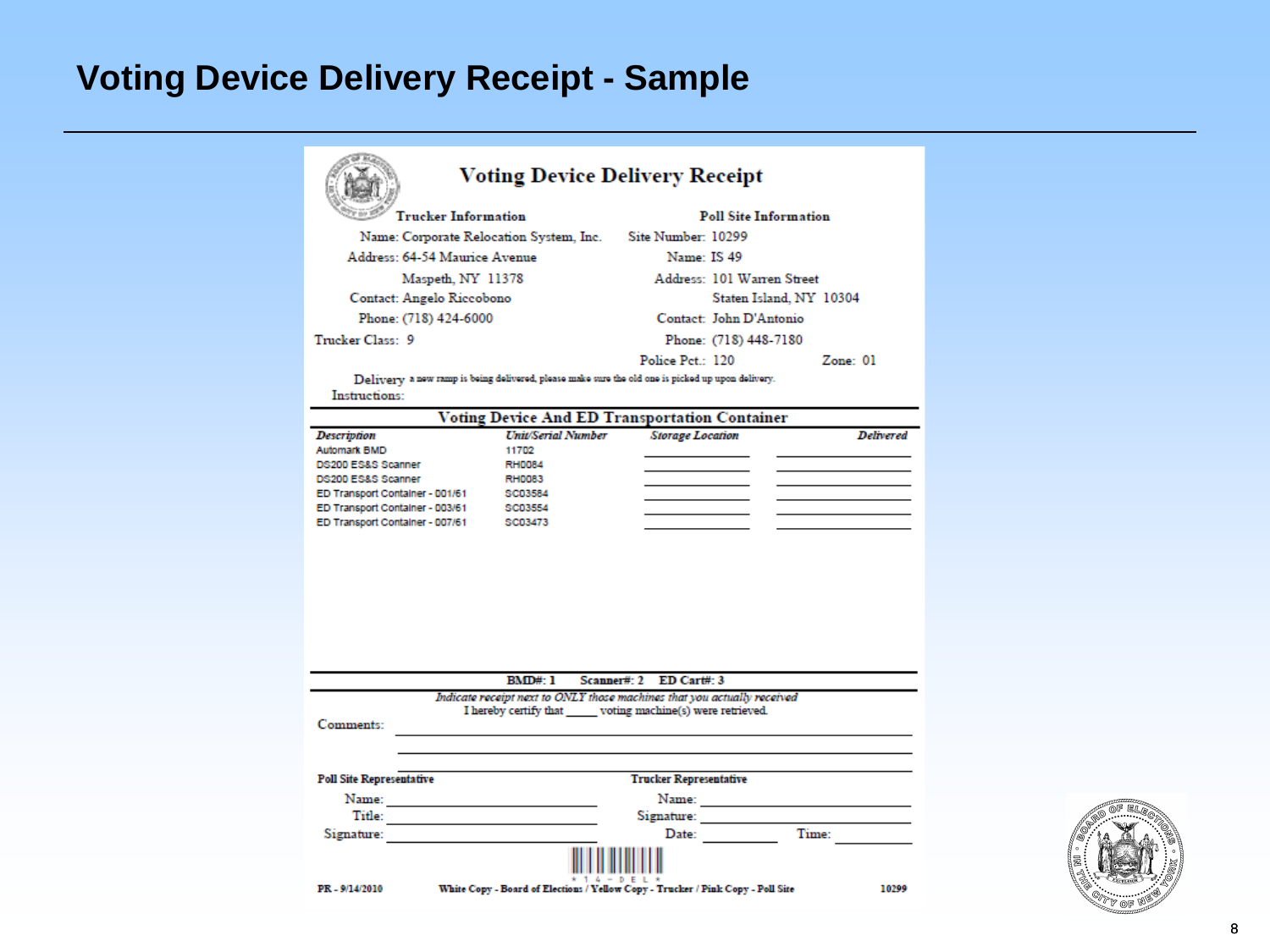# **Equipment Tracking – Multiple ways of tracking outbound voting equipment (cont.)**

#### Side Cards

In a side pouch on each piece of equipment a preprinted delivery address card was placed. The trucker was required to tear off the top portion of the side card. All of the tabs associated to that poll site are attached to the delivery receipts and returned to the Board for tracking purposes.

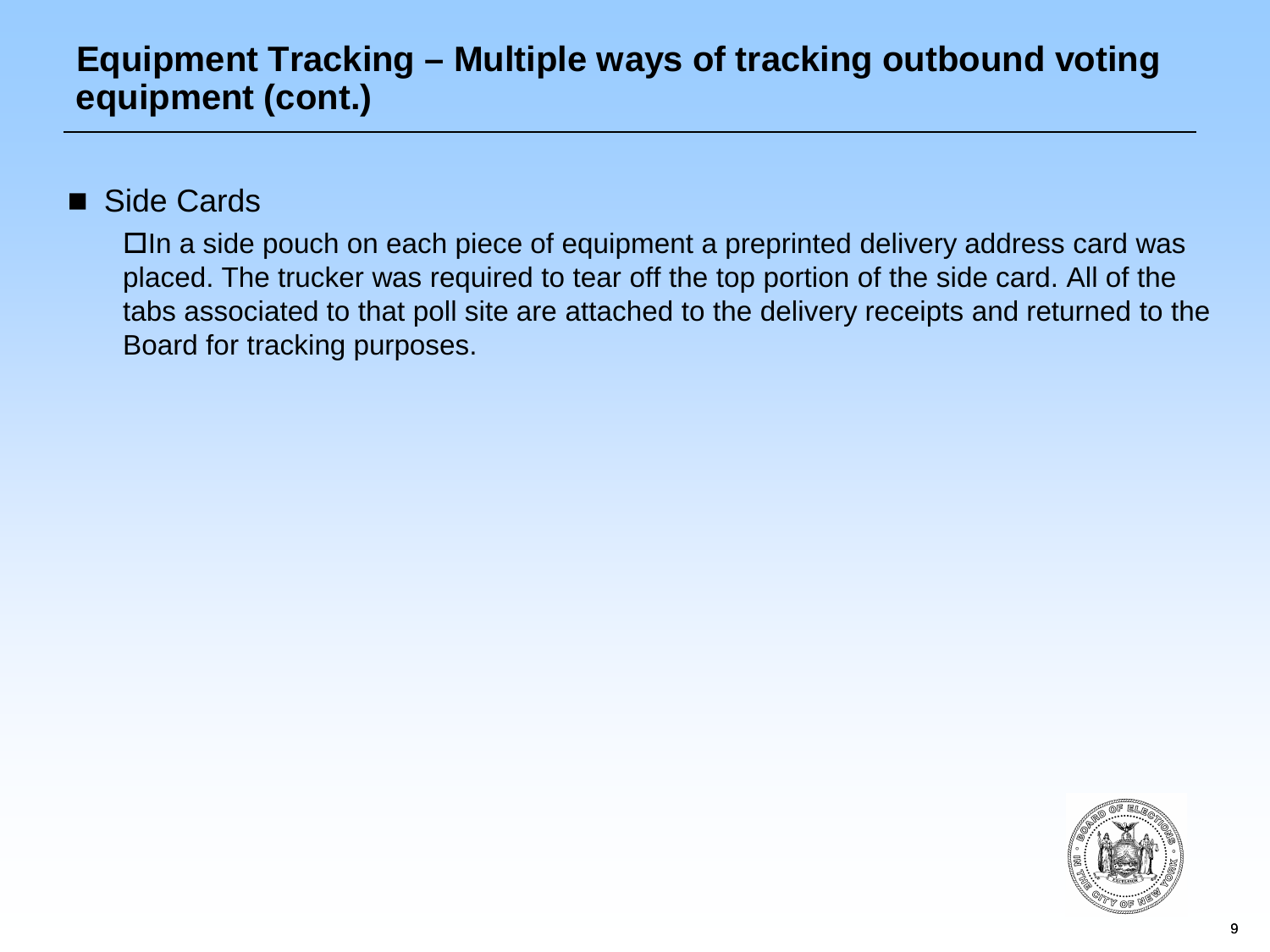### **Scanner Side Card - Sample**



In case of Emergency Call 718-417-2026, 718-417-2027, 718-417-2028, 718-417-2029



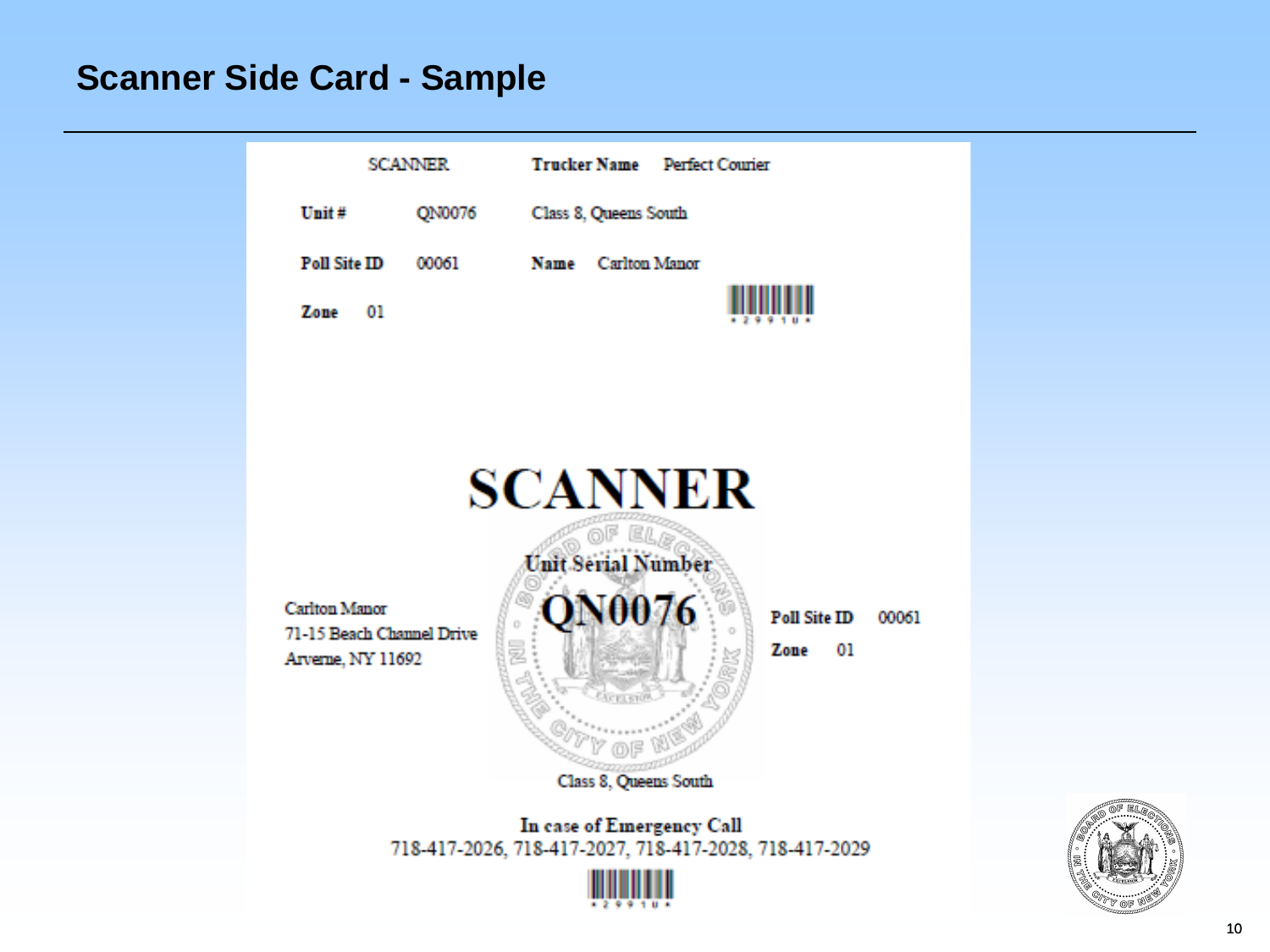# **Equipment Tracking – Multiple ways of tracking outbound voting equipment (cont.)**

#### Delivery Receipt Scanning

Staff at each borough voting machine facility verifies that the tabs match the delivery receipts.

The delivery receipt bar code is scanned in and staff records the date and time of each delivery

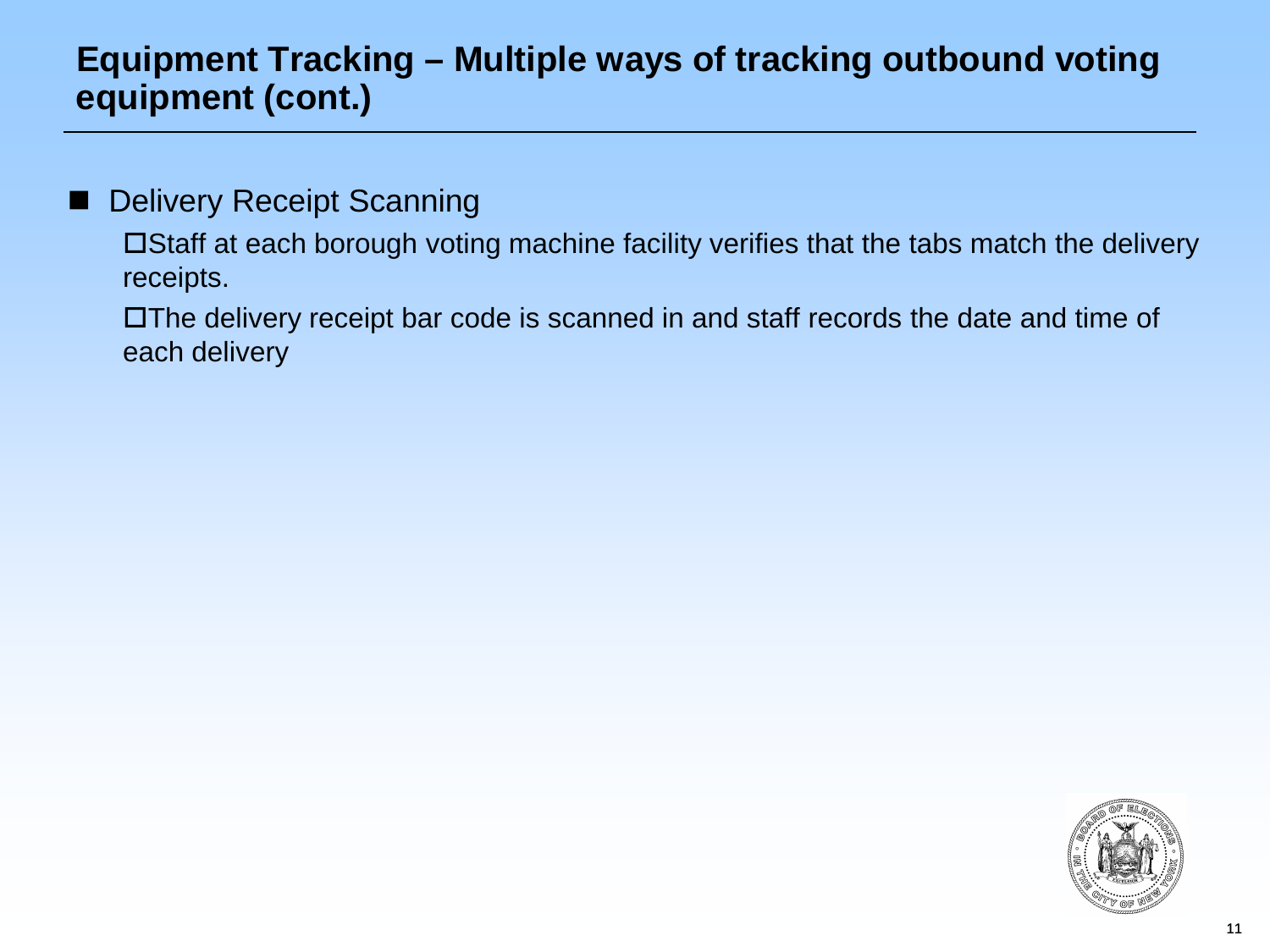## **Voting Device Delivery Receipt - Sample**